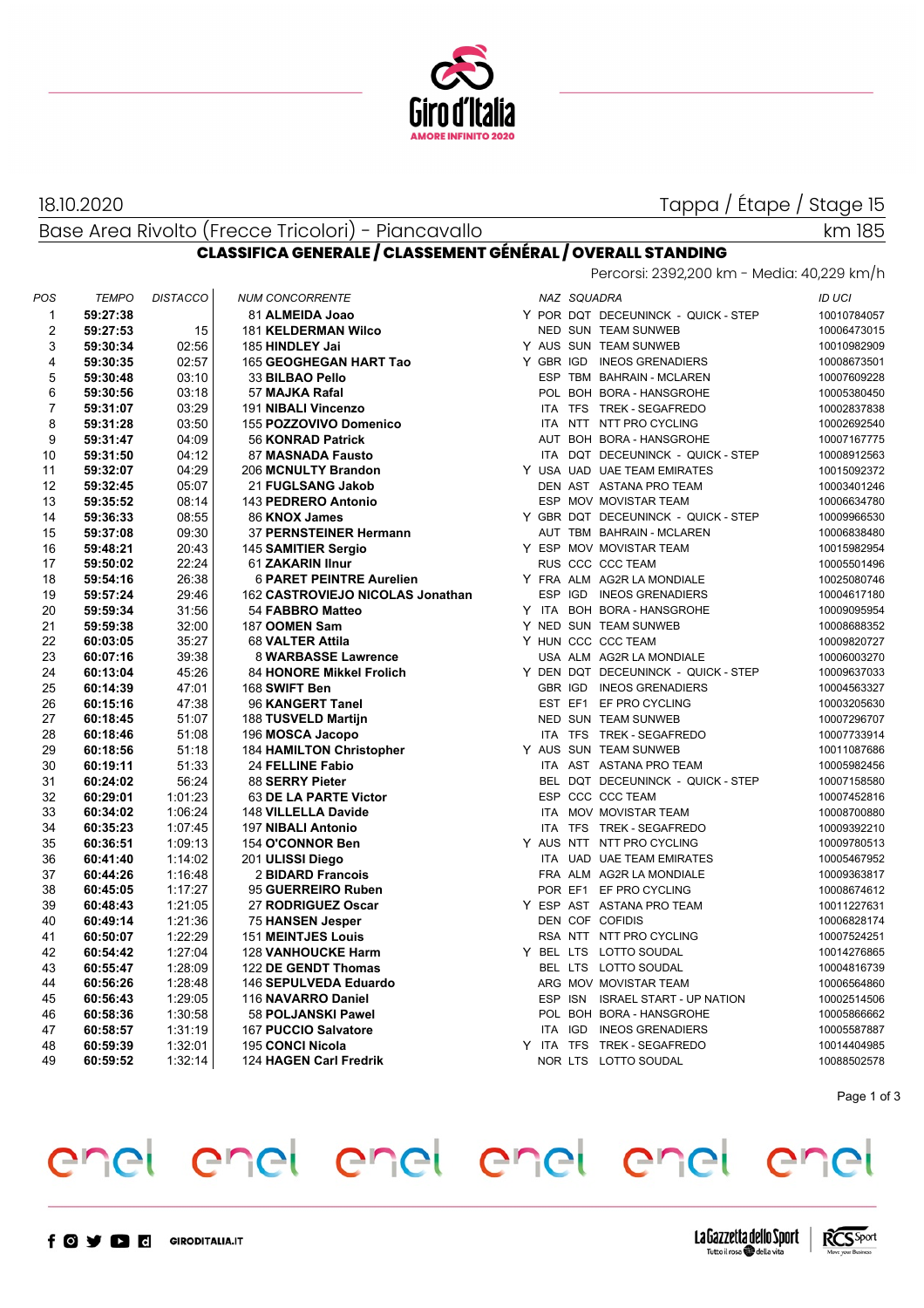

#### 18.10.2020

Tappa / Étape / Stage 15

Base Area Rivolto (Frecce Tricolori) - Piancavallo

| $\mathbf{I}$<br>ı<br>-- | $\sim$ |
|-------------------------|--------|
|                         |        |

### **CLASSIFICA GENERALE / CLASSEMENT GÉNÉRAL / OVERALL STANDING**

|     |              |                 |                               |            |             | Percorsi: 2392,200 km - Media: 40,229 km/h |               |
|-----|--------------|-----------------|-------------------------------|------------|-------------|--------------------------------------------|---------------|
| POS | <b>TEMPO</b> | <b>DISTACCO</b> | <b>NUM CONCORRENTE</b>        |            | NAZ SQUADRA |                                            | <b>ID UCI</b> |
| 50  | 61:00:07     | 1:32:29         | <b>32 BATTAGLIN Enrico</b>    |            |             | ITA TBM BAHRAIN - MCLAREN                  | 10005467447   |
| 51  | 61:00:56     | 1:33:18         | 144 RUBIO Einer Augusto       |            |             | Y COL MOV MOVISTAR TEAM                    | 10057336175   |
| 52  | 61:01:37     | 1:33:59         | 204 DOMBROWSKI Joseph Lloyd   |            |             | USA UAD UAE TEAM EMIRATES                  | 10007491717   |
| 53  | 61:03:25     | 1:35:47         | 78 ROSSETTO Stephane          |            |             | FRA COF COFIDIS                            | 10004444402   |
| 54  | 61:03:41     | 1:36:03         | <b>36 PADUN Mark</b>          |            |             | Y UKR TBM BAHRAIN - MCLAREN                | 10010096569   |
| 55  | 61:03:50     | 1:36:12         | 192 BERNARD Julien            |            |             | FRA TFS TREK - SEGAFREDO                   | 10010034935   |
| 56  | 61:05:26     | 1:37:48         | 25 GREGAARD WILSLY Jonas      |            |             | Y DEN AST ASTANA PRO TEAM                  | 10009765860   |
| 57  | 61:07:07     | 1:39.29         | 67 ROSSKOPF Joseph            |            |             | USA CCC CCC TEAM                           | 10006002967   |
| 58  | 61:07:45     | 1:40:07         | <b>7 VENDRAME Andrea</b>      |            |             | ITA ALM AG2R LA MONDIALE                   | 10009392412   |
| 59  | 61:07:53     | 1:40:15         | 211 VISCONTI Giovanni         |            |             | ITA THR VINI ZABU' - BRADO - KTM           | 10003105600   |
| 60  | 61:09:55     | 1:42:17         | 121 ARMEE Sander              |            |             | BEL LTS LOTTO SOUDAL                       | 10005708533   |
| 61  | 61:14:07     | 1.46:29         | 38 TRATNIK Jan                |            |             | SLO TBM BAHRAIN - MCLAREN                  | 10006486452   |
| 62  | 61:18:00     | 1:50:22         | <b>47 TONELLI Alessandro</b>  |            |             | ITA BCF BARDIANI CSF FAIZANE'              | 10007527786   |
| 63  | 61:19:01     | 1:51:23         | <b>16 RAVANELLI Simone</b>    |            |             | Y ITA ANS ANDRONI GIOCATTOLI - SIDERMEC    | 10010086970   |
| 64  | 61:22:26     | 1:54:48         | 22 BOARO Manuele              |            |             | ITA AST ASTANA PRO TEAM                    | 10003272520   |
| 65  | 61:23:49     | 1:56:11         | 163 DENNIS Rohan              |            |             | AUS IGD INEOS GRENADIERS                   | 10005889193   |
| 66  | 61:24:06     | 1:56:28         | 142 CATALDO Dario             |            |             | ITA MOV MOVISTAR TEAM                      | 10003092765   |
| 67  | 61:25:09     | 1:57:31         | 183 HAGA Chad                 |            |             | USA SUN TEAM SUNWEB                        | 10007881333   |
| 68  | 61:27:33     | 1:59:55         | 5 HANNINEN Jaakko             |            |             | Y FIN ALM AG2R LA MONDIALE                 | 10009419791   |
| 69  | 61:29:14     | 2:01:36         | <b>3 BOUCHARD Geoffrey</b>    |            |             | FRA ALM AG2R LA MONDIALE                   | 10011942704   |
| 70  | 61:29:25     | 2:01:47         | 92 CAICEDO Jonathan           |            |             | ECU EF1 EF PRO CYCLING                     | 10009484358   |
| 71  | 61:30:29     | 2:02:51         | 164 GANNA Filippo             |            |             | Y ITA IGD INEOS GRENADIERS                 | 10009164056   |
| 72  | 61:31:28     | 2:03:50         | 82 BALLERINI Davide           | <b>ITA</b> |             | DQT DECEUNINCK - QUICK - STEP              | 10008661777   |
| 73  | 61:32:54     | 2:05:16         | 156 SOBRERO Matteo            |            |             | Y ITA NTT NTT PRO CYCLING                  | 10009976836   |
| 74  | 61:39:46     | 2:12:08         | 153 GEBREIGZABHIER Amanuel    |            |             | ERI NTT NTT PRO CYCLING                    | 10009583883   |
| 75  | 61:40:17     | 2:12:39         | 202 BJERG Mikkel              |            |             | Y DEN UAD UAE TEAM EMIRATES                | 10015825936   |
| 76  | 61:40:32     | 2:12:54         | 41 CARBONI Giovanni           |            |             | Y ITA BCF BARDIANI CSF FAIZANE'            | 10009391503   |
| 77  | 61:40:51     | 2:13:13         | 93 CLARKE Simon               |            |             | AUS EF1 EF PRO CYCLING                     | 10003032949   |
| 78  | 61:41:15     | 2:13:37         | 51 SAGAN Peter                |            |             | SVK BOH BORA - HANSGROHE                   | 10005460373   |
| 79  | 61:42:01     | 2:14:23         | 35 NOVAK Domen                |            |             | Y SLO TBM BAHRAIN - MCLAREN                | 10009372406   |
| 80  | 61:43:14     | 2:15:36         | 66 MALECKI Kamil              |            |             | Y POL CCC CCC TEAM                         | 10008628637   |
| 81  | 61:45:03     | 2:17:25         | 14 CHIRICO Luca               |            |             | ITA ANS ANDRONI GIOCATTOLI - SIDERMEC      | 10007518086   |
| 82  | 61:45:04     | 2:17:26         | <b>15 PELLAUD Simon</b>       |            |             | SUI ANS ANDRONI GIOCATTOLI - SIDERMEC      | 10007518894   |
| 83  | 61:45:40     | 2:18:02         | 102 FRANKINY Kilian           |            |             | SUI GFC GROUPAMA - FDJ                     | 10008672790   |
| 84  | 61:52:10     | 2:24:32         | <b>46 ROMANO Francesco</b>    |            |             | Y ITA BCF BARDIANI CSF FAIZANE'            | 10011133863   |
| 85  | 61:52:36     | 2:24:58         | 158 WYSS Danilo               |            |             | SUI NTT NTT PRO CYCLING                    | 10002909980   |
| 86  | 61:52:51     | 2:25:13         | 18 RUMAC Josip                |            |             | CRO ANS ANDRONI GIOCATTOLI - SIDERMEC      | 10007822729   |
| 87  | 61:53:22     | 2:25:44         | 182 DENZ Nico                 |            |             | GER SUN TEAM SUNWEB                        | 10008669659   |
| 88  | 61:53:49     | 2:26:11         | <b>34 CAPECCHI Eros</b>       |            |             | ITA TBM BAHRAIN - MCLAREN                  | 10003072557   |
| 89  | 61:54:34     | 2:26:56         | 13 CEPEDA Jefferson           |            |             | Y ECU ANS ANDRONI GIOCATTOLI - SIDERMEC    | 10016009832   |
| 90  | 61:56:39     | 2:29:01         | 31 ARASHIRO Yukiya            |            |             | JPN TBM BAHRAIN - MCLAREN                  | 10004556253   |
| 91  | 61:56:56     | 2:29:18         | 218 ZARDINI Edoardo           |            |             | ITA THR VINI ZABU' - BRADO - KTM           | 10005658114   |
| 92  | 61:58:27     | 2:30:49         | 62 CERNY Josef                |            |             | CZE CCC CCC TEAM                           | 10007523241   |
| 93  | 62:01:42     | 2:34:04         | 214 ROTA Lorenzo              |            |             | Y ITA THR VINI ZABU' - BRADO - KTM         | 10009393523   |
| 94  | 62:06:03     | 2:38:25         | 216 VAN EMPEL Etienne         |            |             | NED THR VINI ZABU' - BRADO - KTM           | 10008653592   |
| 95  | 62:07:21     | 2:39:43         | <b>152 CAMPENAERTS Victor</b> |            |             | BEL NTT NTT PRO CYCLING                    | 10008913371   |
| 96  | 62:08:38     | 2:41:00         | 141 CARRETERO Hector          |            |             | Y ESP MOV MOVISTAR TEAM                    | 10015833818   |
| 97  | 62:08:38     | 2:41:00         | 126 HOLMES Matthew            |            |             | GBR LTS LOTTO SOUDAL                       | 10007962973   |
| 98  | 62:08:40     | 2:41:02         | 127 OLDANI Stefano            |            |             | Y ITA LTS LOTTO SOUDAL                     | 10014972538   |

Page 2 of 3

## enel enel enel enel enel enel